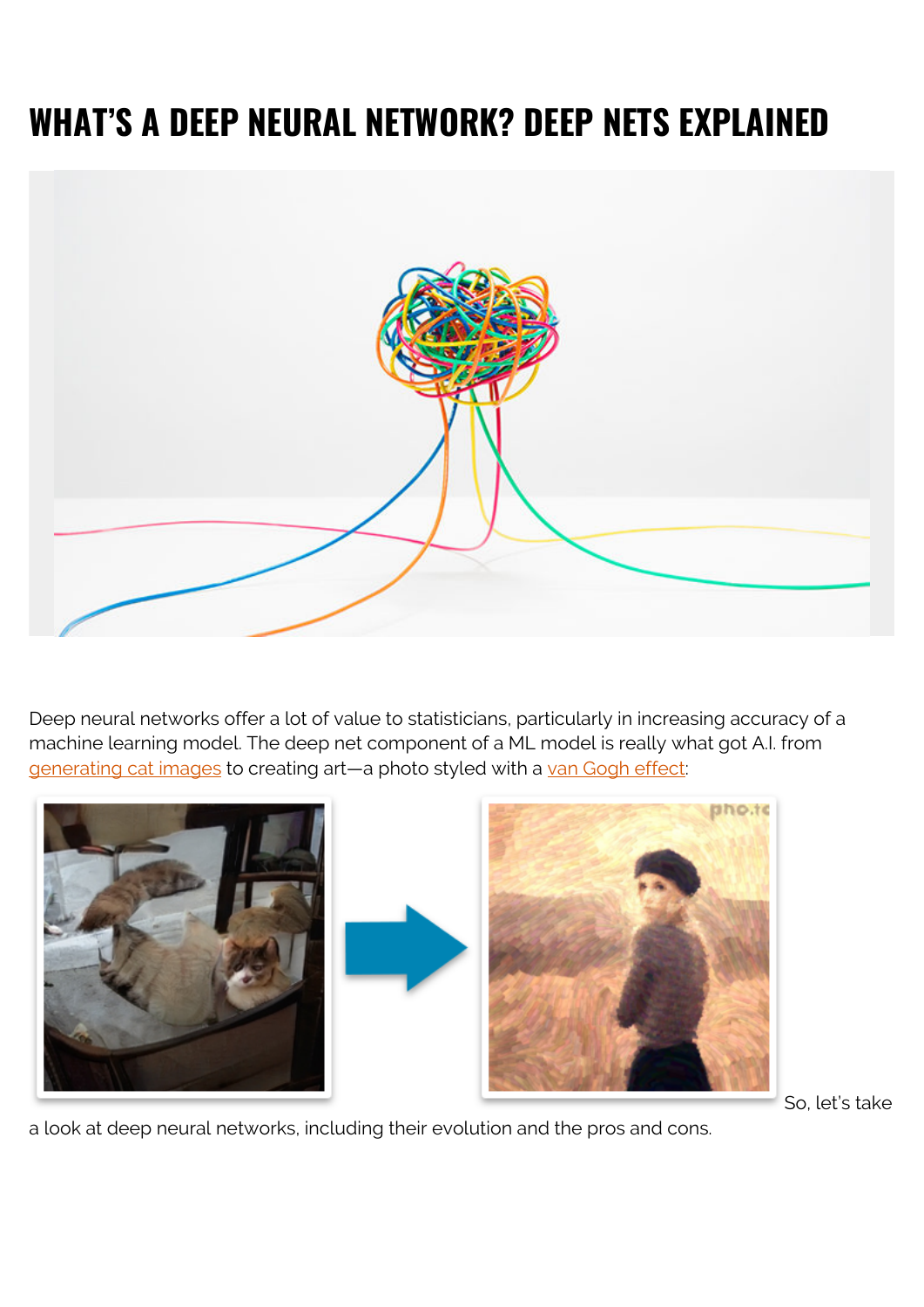## **What is a deep neural network?**

At its simplest, a neural network with [some level](https://www.techopedia.com/definition/32902/deep-neural-network) of complexity, usually at least two layers, qualifies as a deep neural network (DNN), or deep net for short. Deep nets process data in complex ways by employing sophisticated math modeling.

To truly understand deep neural networks, however, it's best to see it as an evolution. A few items had to be built before deep nets existed.



The evolution to Deep Neural Networks (DNN)

First, [machine learning](https://blogs.bmc.com/blogs/deep-learning-vs-machine-learning/) had to get developed. ML is a framework to automate (through [algorithms\)](https://blogs.bmc.com/blogs/machine-learning-algorithms/) statistical models, like a linear regression model, to get better at making predictions. A model is a single model that makes predictions about something. Those predictions are made with some accuracy. A model that learns—machine learning—takes all its bad predictions and tweaks the weights inside the model to create a model that makes fewer mistakes.

The learning portion of creating models spawned the development of [artificial neural networks](https://blogs.bmc.com/blogs/neural-network-introduction/). ANNs utilize the hidden layer as a place to store and evaluate how significant one of the inputs is to the output. The hidden layer stores information regarding the input's importance, and it also makes associations between the importance of combinations of inputs.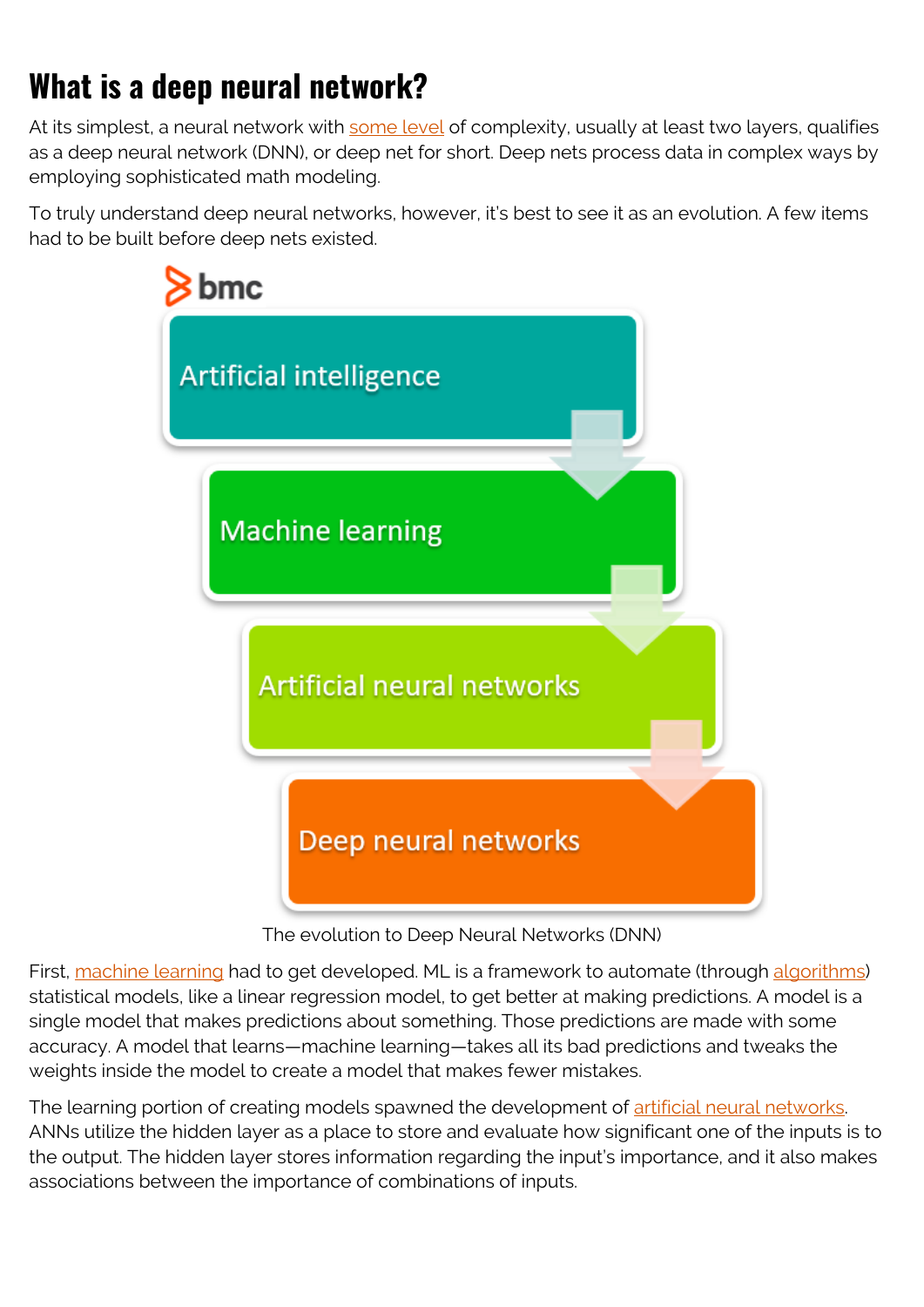

One hidden layer is considered an Artificial Neural Network (ANN)

Deep neural nets, then, capitalize on the ANN component. They say, if that works so well at improving a model—because each node in the hidden layer makes both associations and grades importance of the input to determining the output—then why not stack more and more of these upon each other and benefit even more from the hidden layer?

So, the deep net has multiple hidden layers. 'Deep' refers to a model's layers being multiple layers deep.

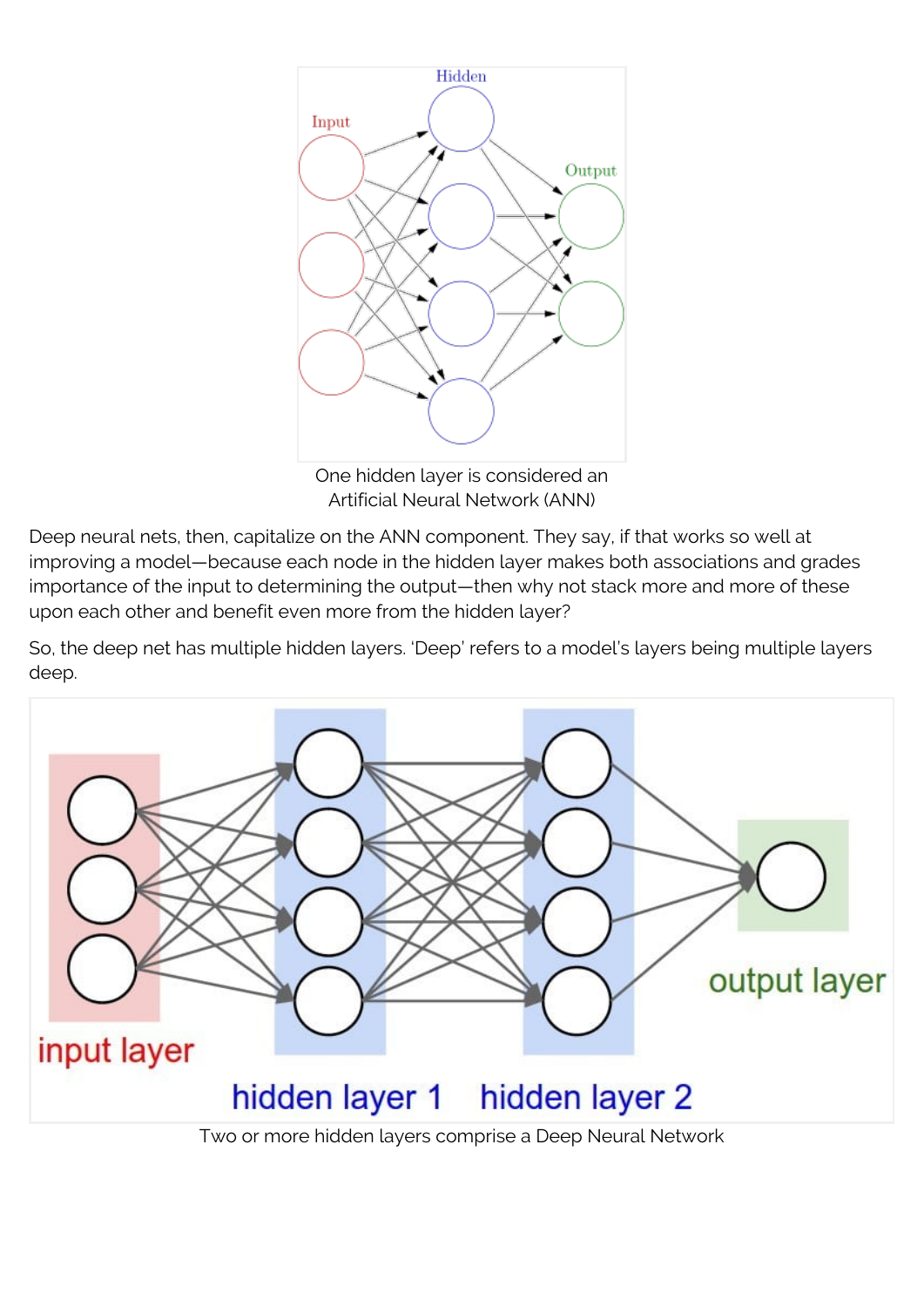## **Improving accuracy: The black box problem**

Deep nets allow a model's performance to increase in accuracy. They allow a model to take a set of inputs and give an output. The use of a deep net is as simple as copying and pasting a line of code for each layer. It doesn't matter which ML platform you use; directing the model to use two or 2,000 nodes in each layer is as simple as typing the characters 2 or 2000.

But using these deep nets creates a problem: How do these models make their decisions? When utilizing these simple tools, a [model's explainability](https://blogs.bmc.com/blogs/machine-learning-interpretability-vs-explainability/) is reduced significantly.

The Deep Net allows a model to make generalizations on its own and then store those generalizations in a hidden layer, the black box. The black box is hard to investigate. Even if the values in the black box are known, they don't exist within a framework for understanding.

### **The problem of explainability**

A teacher might be able to say that 10% of the grade is participation, 20% is homework, 30% is quizzes, and 40% is tests. These numbers are both known and can be easily understood to predict the overall score. That means a teacher's rubric is an explainable model. It needs to be explainable for a student to know how to get a good grade in the class.

Another example: a simple machine learning model could take data collected from a simple high school physics class and calculate the equation for gravity—or the force of gravity experienced at the Earth's surface.

#### **Ball Weight Drop Height Fall Time**

| 500 g | 10m | 1.5S |
|-------|-----|------|
| 400 g | 7m  | 1S   |
|       |     | 111  |

A normal [statistical, linear regression model](https://blogs.bmc.com/blogs/linear-regression-with-amazon-aws-machine-learning/) can be used to give the equation that predicts the results. If the inputs Ball Weight and Drop Height are used to predict how long the fall time will be, then the model can be used to create an equation that lets us predict the result every time.

- We learn the equation is:  $x$  (m) =  $1/2 \cdot q$  (m/s<sup>1</sup>2)  $\cdot t$ <sup>1</sup>  $2$  (s<sup>1</sup>2)
- We learn that the object's mass is totally unnecessary to predicting the result.

When the hidden layer is introduced, the model will still be able to return the correct result for a falling ball. But now, the equation that can inform which input contributes to the total output cannot be determined. The model is unexplainable.

The problem of explainability continues to be explored and progress is being made. Deep nets provide great value to a model's performance, but the cost of using them is an inability to explain exactly how the model gets to the answer it does. (By the way, the secret to life is 42.)

#### **Additional resources**

For more on this topic, explore our **[BMC Machine Learning & Big Data Blog](https://blogs.bmc.com/blogs/categories/machine-learning-big-data/) and these articles:** 

- [Machine Learning: Hype vs Reality](https://blogs.bmc.com/blogs/machine-learning-hype-vs-reality/)
- **[How Machine Learning Benefits Businesses](https://blogs.bmc.com/blogs/machine-learning-can-benefit-business/)**